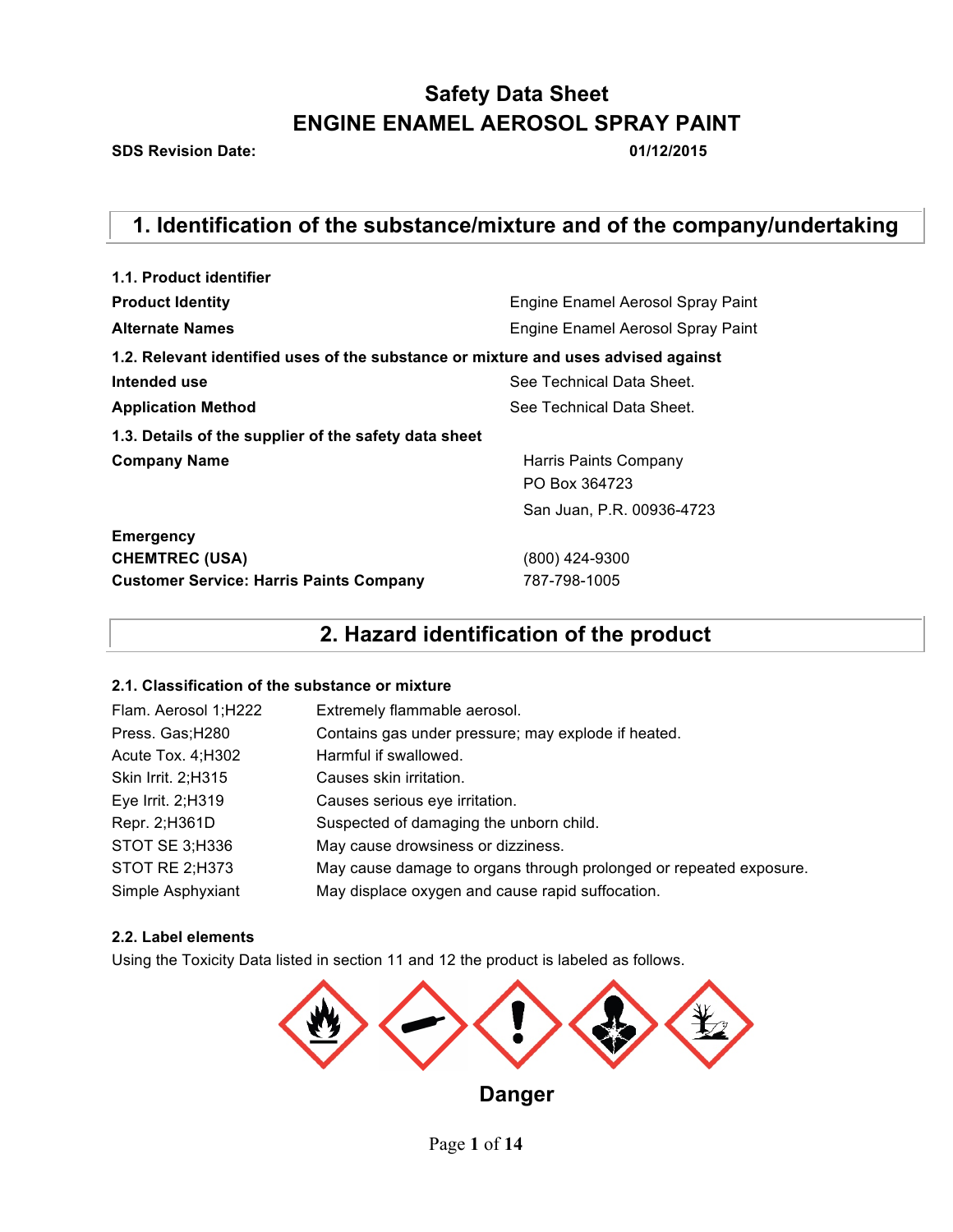### **SDS Revision Date: 01/12/2015**

H222 Extremely flammable aerosol.

H280 Contains gas under pressure; may explode if heated.

H302 Harmful if swallowed.

H315 Causes skin irritation.

H319 Causes serious eye irritation.

H336 May cause drowsiness and dizziness.

H361d Suspected of damaging the unborn child.

H373 May cause damage to organs through prolonged or repeated exposure.

May displace oxygen and cause rapid suffocation.

### **[Prevention]:**

P201 Obtain special instructions before use.

P202 Do not handle until all safety precautions have been read and understood.

P210 Keep away from heat / sparks / open flames / hot surfaces - No smoking.

P211 Do not spray on an open flame or other ignition source.

P251 Pressurized container: Do not pierce or burn, even after use.

P261 Avoid breathing dust / fume / gas / mist / vapors / spray.

P264 Wash thoroughly after handling.

P270 Do not eat, drink or smoke when using this product.

P271 Use only outdoors or in a well-ventilated area.

P280 Wear protective gloves / eye protection / face protection.

### **[Response]:**

P301+312 IF SWALLOWED: Call a POISON CENTER or doctor / physician if you feel unwell.

P302+352 IF ON SKIN: Wash with plenty of soap and water.

P304+340 IF INHALED: Remove victim to fresh air and keep at rest in a position comfortable for breathing.

P305+351+338 IF IN EYES: Rinse continuously with water for several minutes. Remove contact lenses if present and easy to do - continue rinsing.

P308+313 IF exposed or concerned: Get medical advice / attention.

P314 Get Medical advice / attention if you feel unwell.

P321 Specific treatment (see information on this label).

P330 Rinse mouth.

P337+313 If eye irritation persists: Get medical advice / attention.

P362 Take off contaminated clothing and wash before reuse.

### **[Storage]:**

P403+233 Store in a well ventilated place. Keep container tightly closed.

P405 Store locked up.

P410+412 Protect from sunlight. Do not expose to temperatures exceeding 50 °C / 122 °F.

### **[Disposal]:**

P501 Dispose of contents / container in accordance with local / national regulations.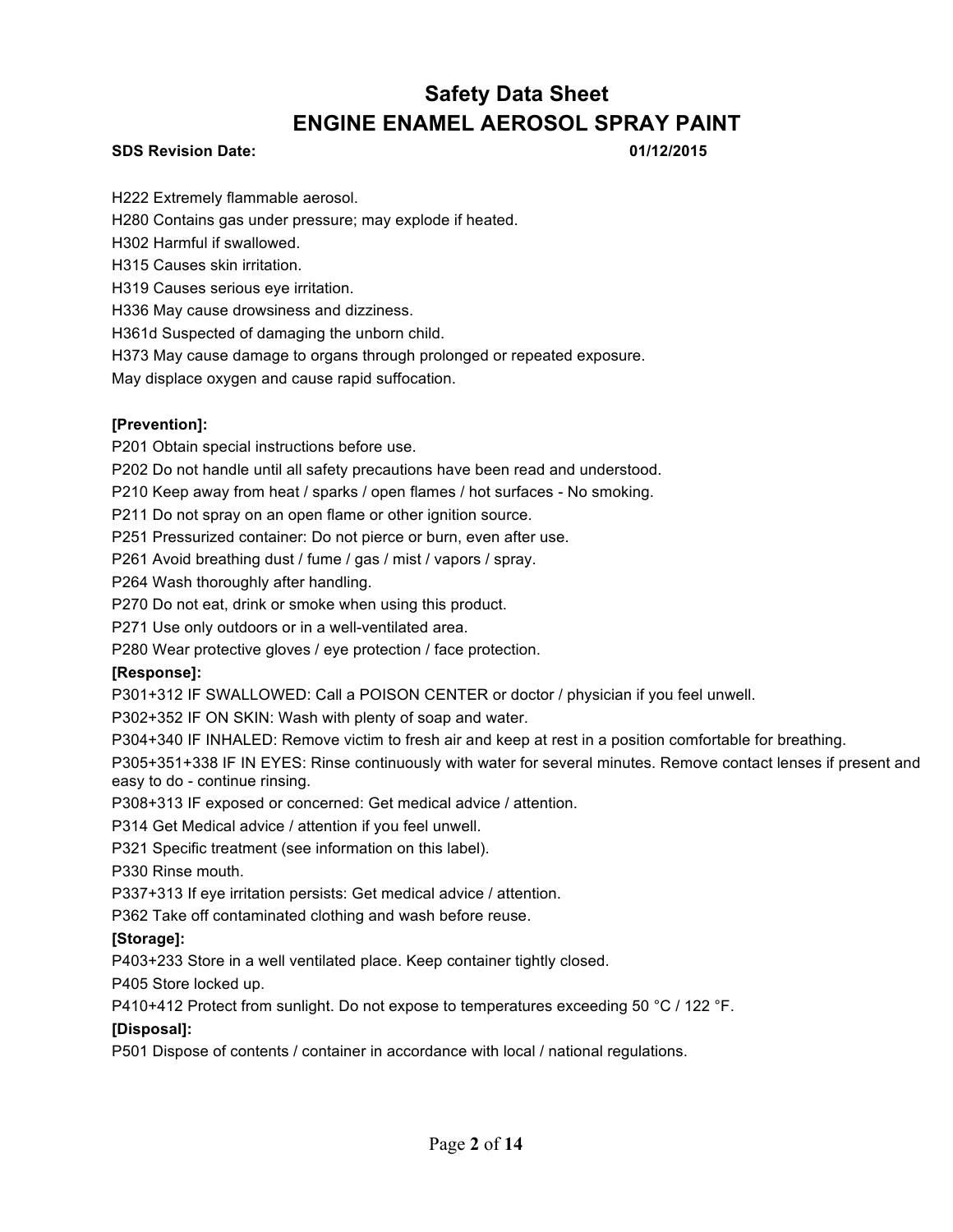### **SDS Revision Date: 01/12/2015**

### **3. Composition/information on ingredients**

This product contains the following substances that present a hazard within the meaning of the relevant State and Federal Hazardous Substances regulations.

| <b>Ingredient/Chemical Designations</b>                                                         | Weight %       | <b>GHS Classification</b>                                                                                                                                       | <b>Notes</b> |
|-------------------------------------------------------------------------------------------------|----------------|-----------------------------------------------------------------------------------------------------------------------------------------------------------------|--------------|
| <b>Toluene</b><br><b>CAS Number:</b><br>0000108-88-3                                            | 11.74%         | Flam. Lig. 2;H225<br>Repr. 2;H361d<br>Asp. Tox. 1;H304<br><b>STOT RE 2:H373</b><br>Skin Irrit. 2;H315<br><b>STOT SE 3:H336</b>                                  | [1][2]       |
| Vinyl toluene<br><b>CAS Number:</b><br>0025013-15-4                                             | 12.313%        | <b>Skin Irrit. 2;H315</b>                                                                                                                                       | [1][2]       |
| Propane<br><b>CAS Number:</b><br>0000074-98-6                                                   | 20.22          | <b>Flam. Gas 1:H220</b><br>Press. Gas:H280                                                                                                                      | [1][2]       |
| <b>Butane</b><br><b>CAS Number:</b><br>0000106-97-8                                             | 13.48          | <b>Flam. Gas 1:H220</b><br>Press. Gas;H280                                                                                                                      | [1][2]       |
| <b>Titanium dioxide</b><br><b>CAS Number:</b><br>0013463-67-7                                   | 1.64           | <b>Not Classified</b>                                                                                                                                           | [1][2]       |
| white spirit<br><b>CAS Number:</b><br>0064475-85-0                                              | 5.01           | <b>Skin Irrit. 2;H315</b><br>Eye Irrit. 2;H319                                                                                                                  | $\vert$ [1]  |
| Butan-1-ol<br><b>CAS Number:</b><br>0000071-36-3                                                | 0.553          | Flam. Lig. 3;H226<br>Acute Tox. 4;H302<br><b>STOT SE 3; H335</b><br><b>Skin Irrit. 2;H315</b><br>Eye Dam. 1;H318<br><b>STOT SE 3;H336</b>                       | [1][2]       |
| <b>COBALT 2-ETHYL HEXANOATE</b><br><b>CAS Number:</b><br>0000136-52-7                           | 0.10           | Acute Tox. 4;H302<br>Skin Irrit. 2;H315<br>Skin Sens. 1;H317<br>Aquatic Chronic 2;H411                                                                          | $\vert$ [1]  |
| <b>Black Colorant</b><br><b>CAS Number:</b><br>2634-33-5                                        | 1.03           | <b>Skin Irrit. 2;H315</b><br>Eye Irrit. 2;H319                                                                                                                  | $\vert$ [1]  |
| <b>Solvent Solution</b><br>0000110-54-3 (50%)<br><b>CAS Number:</b><br>CAS number 67-64-1 (50%) | 16.85<br>16.85 | Flam. Lig. 2;H225<br>Repr. 2;H361f<br>Asp. Tox. 1:H304<br><b>STOT RE 2:H373</b><br>Skin Irrit. 2;H315<br><b>STOT SE 3:H336</b><br><b>Aquatic Chronic 2;H411</b> | [1][2]       |
| <b>Metiletilketolsim</b><br><b>CAS Number: 96-29-7</b>                                          | 0.10           | <b>Skin Irrit. 2:H315</b><br>Eye Irrit. 2;H319                                                                                                                  |              |
| <b>Witconol 14</b><br><b>CAS Number: 37220-82-9</b>                                             | 0.150          | <b>Skin Irrit. 2;H315</b><br>Eye Irrit. 2;H319                                                                                                                  |              |

[1] Substance classified with a health or environmental hazard.

[2] Substance with a workplace exposure limit.

[3] PBT-substance or vPvB-substance.

\*The full texts of the phrases are shown in Section 16.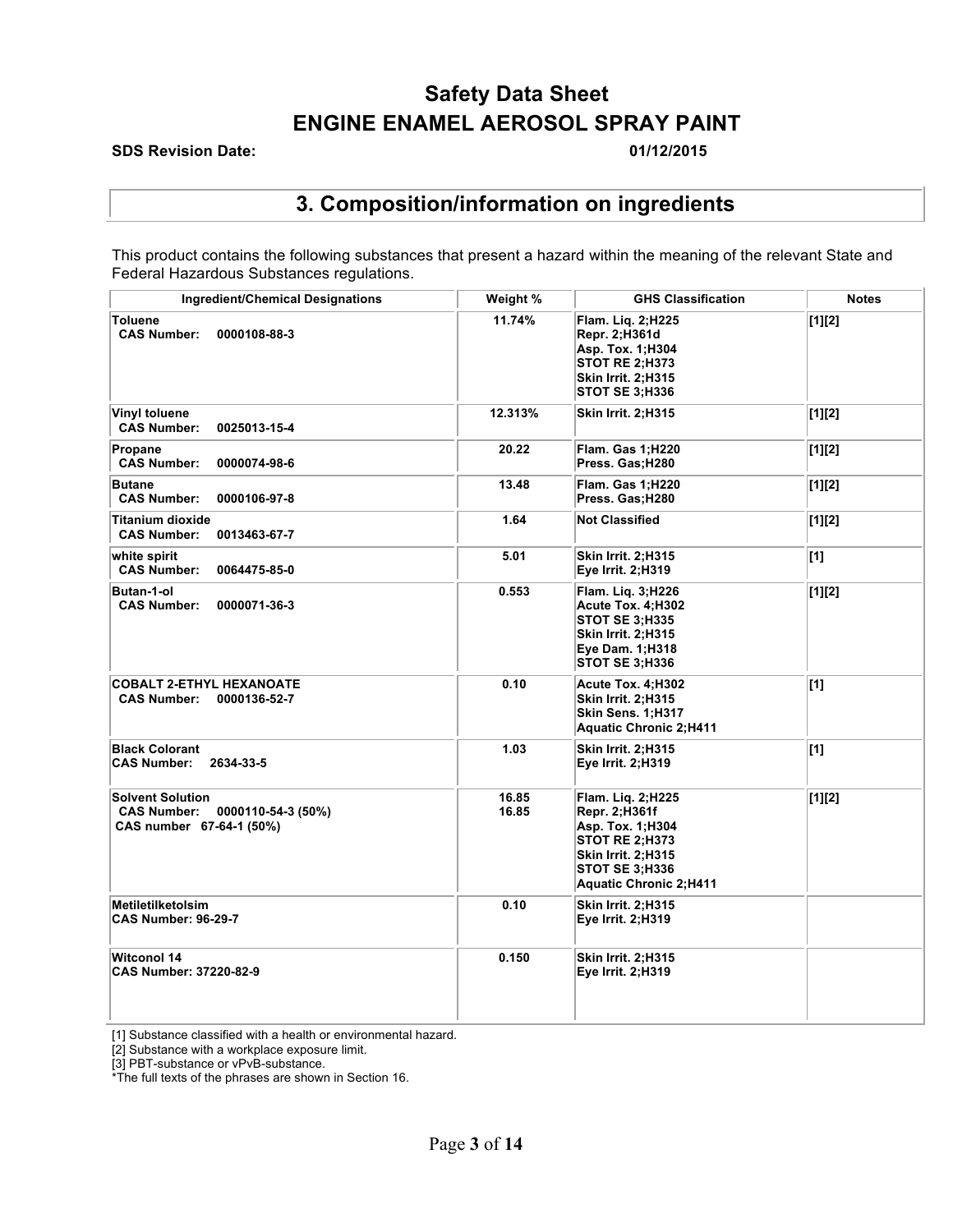**SDS Revision Date: 01/12/2015**

### **4. First aid measures**

| 4.1. Description of first aid measures |                                                                                                                                                                                                                                                                                                                                                                                                                                                                                                                                                                                                                                                                                                                  |
|----------------------------------------|------------------------------------------------------------------------------------------------------------------------------------------------------------------------------------------------------------------------------------------------------------------------------------------------------------------------------------------------------------------------------------------------------------------------------------------------------------------------------------------------------------------------------------------------------------------------------------------------------------------------------------------------------------------------------------------------------------------|
| <b>General</b>                         | In all cases of doubt, or when symptoms persist, seek medical attention.<br>Never give anything by mouth to an unconscious person.                                                                                                                                                                                                                                                                                                                                                                                                                                                                                                                                                                               |
| <b>Inhalation</b>                      | Move person to fresh air. If breathing stops, apply artificial respiration and seek immediate<br>medical attention. Place unconscious person on the side in the recovery position and<br>ensure breathing can take place.                                                                                                                                                                                                                                                                                                                                                                                                                                                                                        |
| <b>Eyes</b>                            | Make sure to remove any contact lenses from the eyes before rinsing. Flush with large<br>quantities of water for 15 minutes.                                                                                                                                                                                                                                                                                                                                                                                                                                                                                                                                                                                     |
| <b>Skin</b>                            | Wash thoroughly with soap and water. Remove contaminated clothing immediately and<br>wash skin with soap and water.                                                                                                                                                                                                                                                                                                                                                                                                                                                                                                                                                                                              |
| Ingestion                              | Do not induce vomiting, can cause chemical pneumonitis and pulmonary edema. Get<br>medical attention immediately. Provide fresh air, warmth and rest, preferably in comfortable<br>upright sitting position.                                                                                                                                                                                                                                                                                                                                                                                                                                                                                                     |
|                                        | 4.2. Most important symptoms and effects, both acute and delayed                                                                                                                                                                                                                                                                                                                                                                                                                                                                                                                                                                                                                                                 |
| Overview                               | EFFECTS OF OVEREXPOSURE: Overexposure may result in light-headedness,<br>staggering gait, giddiness, and possible nausea. Intentional misuse by deliberately<br>concentrating and inhaling the contents may be harmful or fatal. May cause eye and skin<br>irritation. SIGNS AND SYMPTOMS OF OVEREXPOSURE: Headache, dizziness, nausea,<br>and loss of coordination are indications of excessive exposure to vapors or spray mists.<br>Redness and itching or burning sensation may indicate eye or excessive skin exposure.<br>MEDICAL CONDITIONS AGRAVATED BY EXPOSURE: Pre-existing respiratory, skin, and<br>eye disorders. Inhalation - dizziness, breathing difficulty, headaches, & loss of coordination. |
|                                        | Eye contact - severe irritation, tearing, redness, and blurred vision.                                                                                                                                                                                                                                                                                                                                                                                                                                                                                                                                                                                                                                           |
|                                        | Skin contact - can dry and defeat skin causing cracks, irritation, and dermatitis.                                                                                                                                                                                                                                                                                                                                                                                                                                                                                                                                                                                                                               |
|                                        | Ingestion - can cause gastrointestinal irritation, vomiting, nausea & diarrhea.                                                                                                                                                                                                                                                                                                                                                                                                                                                                                                                                                                                                                                  |
|                                        | Exposure to solvent vapor concentrations from the component solvents in excess of the<br>stated occupational exposure limits may result in adverse health effects such as mucous<br>membrane and respiratory system irritation and adverse effects on the kidneys, liver and<br>central nervous system. Symptoms include headache, nausea, dizziness, fatigue, muscular<br>weakness, drowsiness and in extreme cases, loss of consciousness.                                                                                                                                                                                                                                                                     |
|                                        | Repeated or prolonged contact with the preparation may cause removal of natural fat from<br>the skin resulting in dryness, irritation and possible non-allergic contact dermatitis. Solvents<br>may also be absorbed through the skin. Splashes of liquid in the eyes may cause irritation<br>and soreness with possible reversible damage. See section 2 for further details.                                                                                                                                                                                                                                                                                                                                   |
| <b>Inhalation</b>                      | May cause drowsiness or dizziness.                                                                                                                                                                                                                                                                                                                                                                                                                                                                                                                                                                                                                                                                               |
| <b>Eyes</b>                            | Causes serious eye irritation.                                                                                                                                                                                                                                                                                                                                                                                                                                                                                                                                                                                                                                                                                   |
| <b>Skin</b>                            | Causes skin irritation.                                                                                                                                                                                                                                                                                                                                                                                                                                                                                                                                                                                                                                                                                          |
| Ingestion                              | Harmful if swallowed.                                                                                                                                                                                                                                                                                                                                                                                                                                                                                                                                                                                                                                                                                            |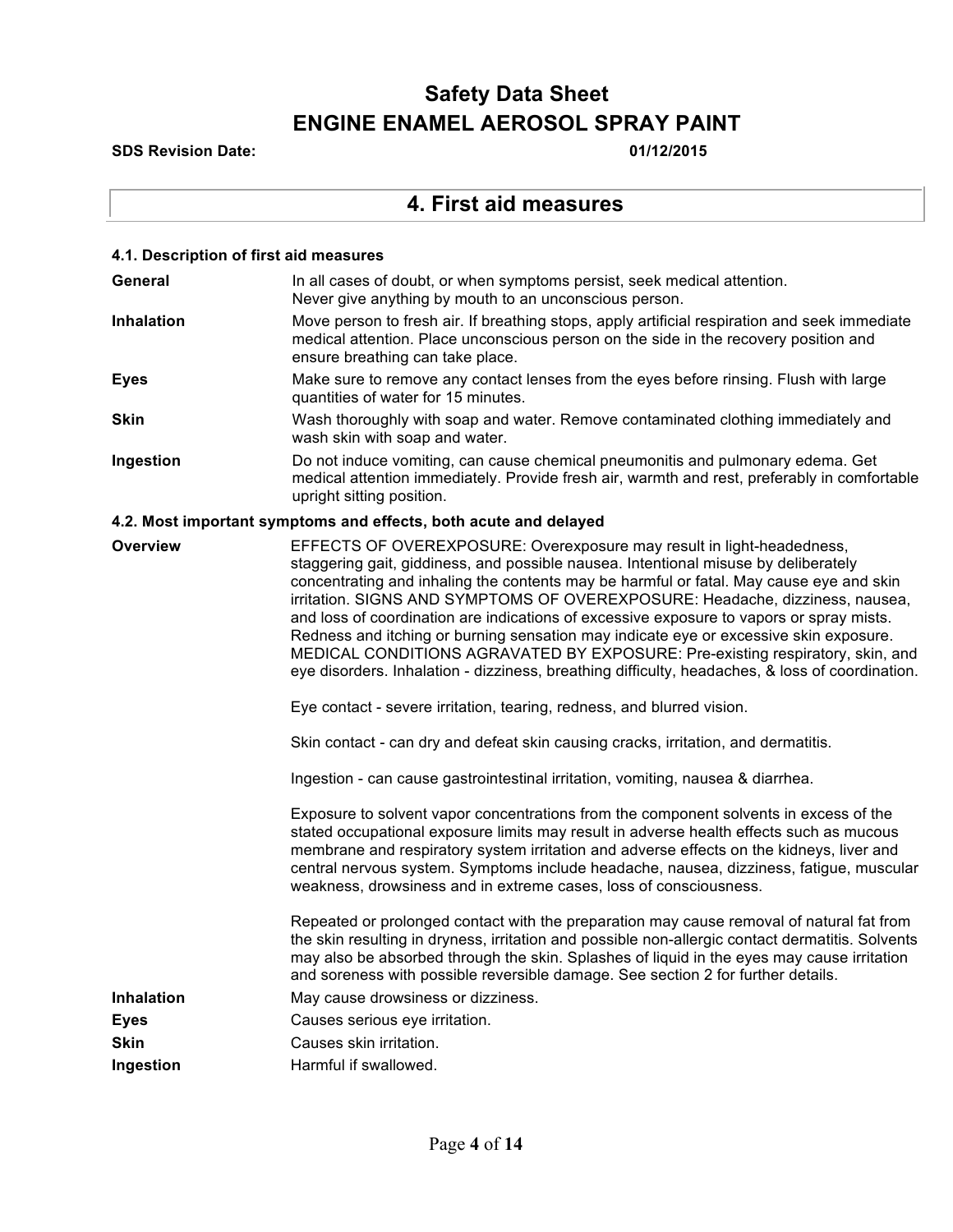### **SDS Revision Date: 01/12/2015**

### **5. Fire-fighting measures**

### **5.1. Extinguishing media**

Recommended extinguishing media; alcohol resistant foam,  $CO<sub>2</sub>$ , powder, water spray. Do not use; water jet.

#### **5.2. Special hazards arising from the substance or mixture**

Hazardous decomposition: May cause hazardous fumes when heated to decomposition. Fumes may contain carbon monoxide, carbon dioxide, oxides of nitrogen and oxides of metals listed in section II. Fumes may also contain oxides of nitrogen.

Keep away from heat / sparks / open flames / hot surfaces - No smoking.

Do not spray on an open flame or other ignition source.

Pressurized container: Do not pierce or burn, even after use.

Avoid breathing dust / fume / gas / mist / vapors / spray.

#### **5.3. Advice for fire-fighters**

Respiratory equipment should be worn to avoid inhalation of concentrated vapors. Water should not be used except as fog to keep nearby containers cool. Cool containers exposed to flames with water until well after the fire is out. Protective equipment for fire-fighters.

Due to pressure build-up, closed containers exposed to extreme heat may explode. During emergency conditions, over-exposure to decomposition products may cause a health hazard. Symptoms may not be immediately apparent. Obtain medical attention.

None

**ERG Guide No.** 126

#### **6.1. Personal precautions, protective equipment and emergency procedures**

Put on appropriate personal protective equipment (see section 8).

#### **6.2. Environmental precautions**

Do not allow spills to enter drains or waterways.

Use good personal hygiene practices. Wash hands before eating, drinking, smoking or using toilet. Promptly remove soiled clothing and wash thoroughly before reuse.

#### **6.3. Methods and material for containment and cleaning up**

Contain spillage, and then collect with non-combustible absorbent material, (e.g. sand, earth, diatomaceous earth, vermiculite) and place in container for disposal according to local state and federal hazardous regulations. Obey relevant law.

### **7. Handling and storage**

#### **7.1. Precautions for safe handling**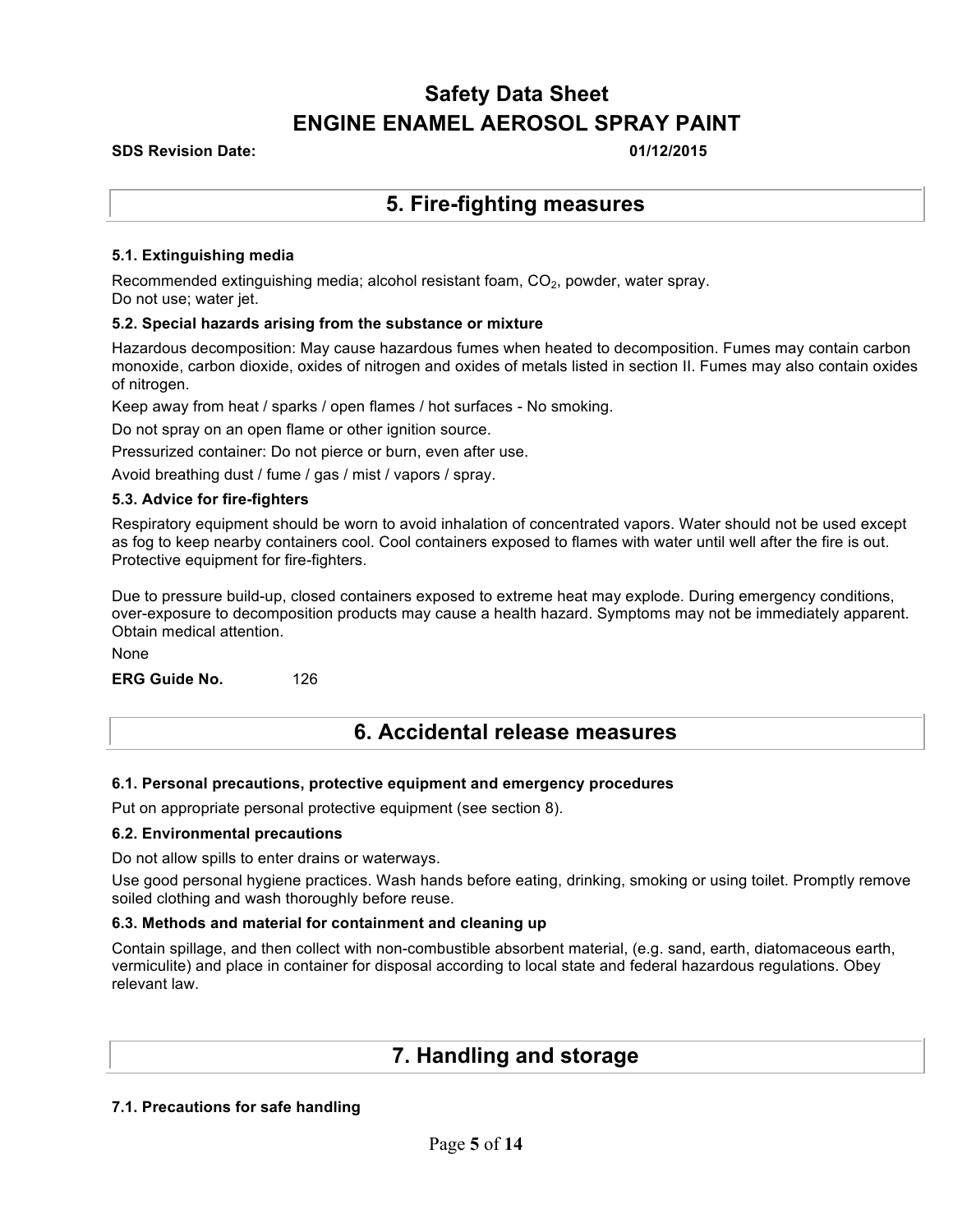### **SDS Revision Date: 01/12/2015**

Use non-sparking utensils when handling this material. Avoid hot metal surface. Keep away from excessive heat and open flames. KEEP OUT OF REACH OF CHILDREN.

Ground all equipment when handling flammable solvent borne materials; smoking is strictly prohibited in areas where this materials are used. Use impermeable aprons and protective clothing whenever to prevent skin contact. The use of head caps whenever possible is strongly recommended. Keep away from heat, sparks and open flame. Avoid spilling, skin and eye contact. Avoid inhalation of vapor's and spray mists. Do not eat, drink or smoke when using the product. Good personal hygiene is necessary. Wash hands and contaminated areas with water and soap before leaving the work site.

See section 2 for further details. - [Prevention]:

#### **7.2. Conditions for safe storage, including any incompatibilities**

Handle containers carefully to prevent damage and spillage.

Incompatible materials: Alkaline materials, strong acids and oxidizing materials.

Store in closed original container at temperatures between 5°C and 25°C. Keep away from heat, sparks and open flame. Protect from freezing and direct sunlight. Keep containers tightly closed. Keep upright.

Store separated from: Oxidizing material. Alkalis. Acids.

Ensure that waste and contaminated materials are collected and removed from the work area as soon as possible in a suitably labeled container.

See section 2 for further details. - [Storage]:

#### **7.3. Specific end use(s)**

No data available.

### **8. Exposure controls and personal protection**

#### **8.1. Control parameters**

| <b>Exposure</b>        |              |                                                  |                                                                       |
|------------------------|--------------|--------------------------------------------------|-----------------------------------------------------------------------|
| CAS No.                | Ingredient   | <b>Source</b>                                    | Value                                                                 |
| 0000071-36-3           | Butan-1-ol   | <b>OSHA</b>                                      | TWA 100 ppm (300 mg/m3)                                               |
|                        |              | <b>ACGIH</b>                                     | TWA: 15 ppm Ceiling: 30 ppm                                           |
|                        |              | <b>NIOSH</b>                                     | $ C 50$ ppm (150 mg/m3) [skin]                                        |
|                        |              | Supplier                                         | No Established Limit                                                  |
| 0000074-98-6           | Propane      | <b>OSHA</b>                                      | TWA 1000 ppm (1800 mg/m3)                                             |
|                        | <b>ACGIH</b> | Ensure Minimal Oxygen Content (ACGIH appendix F) |                                                                       |
|                        | <b>NIOSH</b> | TWA 1000 ppm (1800 mg/m3)                        |                                                                       |
|                        | Supplier     | No Established Limit                             |                                                                       |
| 0000106-97-8<br>Butane | <b>OSHA</b>  | No Established Limit                             |                                                                       |
|                        | <b>ACGIH</b> | TWA: 600 ppm STEL: 750 ppm                       |                                                                       |
|                        | <b>NIOSH</b> | TWA 800 ppm (1900 mg/m3)                         |                                                                       |
|                        | Supplier     | No Established Limit                             |                                                                       |
| 0000108-88-3           | Toluene      | <b>OSHA</b>                                      | TWA 200 ppm C 300 ppm 500 ppm (10-minute maximum<br>peak)STEL 150 ppm |
|                        |              | <b>ACGIH</b>                                     | TWA: 20 ppmR                                                          |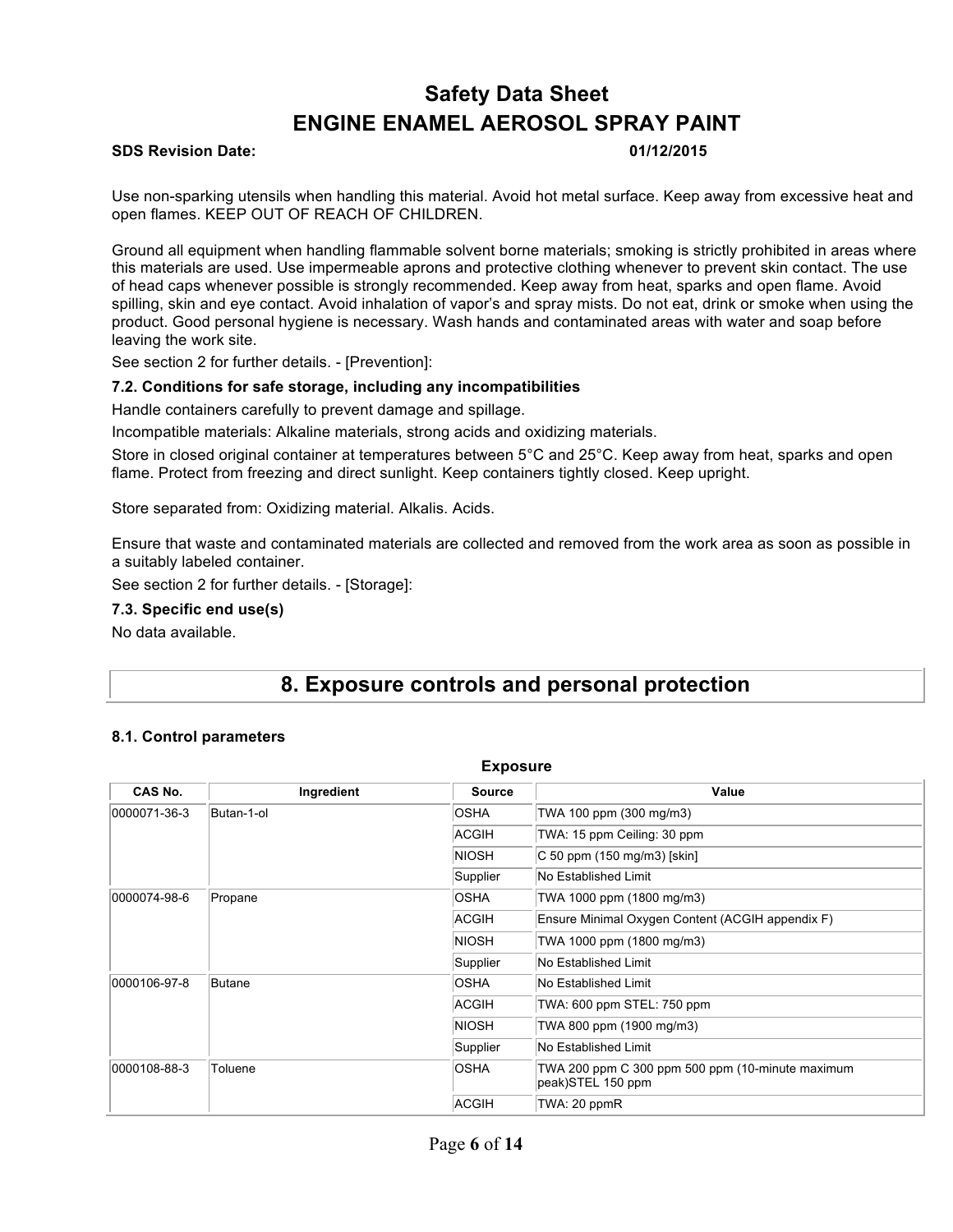### **SDS Revision Date: 01/12/2015**

|                                  |                                 | <b>NIOSH</b> | TWA 100 ppm (375 mg/m3) ST 150 ppm (560 mg/m3) |
|----------------------------------|---------------------------------|--------------|------------------------------------------------|
|                                  |                                 | Supplier     | <b>No Established Limit</b>                    |
| 0013463-67-7<br>Titanium dioxide | <b>OSHA</b>                     | TWA 15 mg/m3 |                                                |
|                                  |                                 | <b>ACGIH</b> | TWA: 10 mg/m32B, Revised 2006,                 |
|                                  |                                 | <b>NIOSH</b> | Footnote ca                                    |
|                                  |                                 | Supplier     | No Established Limit                           |
| 0025013-15-4                     | Vinyl toluene                   | <b>OSHA</b>  | TWA 100 ppm (480 mg/m3)                        |
|                                  |                                 | <b>ACGIH</b> | TWA: 25 ppm STEL: 75 ppm                       |
|                                  |                                 | <b>NIOSH</b> | TWA 100 ppm (480 mg/m3)                        |
|                                  |                                 | Supplier     | <b>No Established Limit</b>                    |
| 0064475-85-0                     | white spirit                    | <b>OSHA</b>  | <b>No Established Limit</b>                    |
|                                  |                                 | <b>ACGIH</b> | <b>No Established Limit</b>                    |
|                                  |                                 | <b>NIOSH</b> | <b>No Established Limit</b>                    |
|                                  |                                 | Supplier     | No Established Limit                           |
| 0000136-52-7                     | <b>COBALT 2-ETHYL HEXANOATE</b> | <b>OSHA</b>  | PEL 0.1 mg/m3                                  |
|                                  |                                 | <b>ACGIH</b> | TLV 0.02 mg/m3                                 |
|                                  |                                 | <b>NIOSH</b> | <b>No Established Limit</b>                    |
|                                  |                                 | Supplier     | <b>No Established Limit</b>                    |
| 108-65-6                         | 2-methoxy-1-methylethylacetate  | <b>OSHA</b>  | TWA 50ppm                                      |
|                                  |                                 | <b>ACGIH</b> | <b>No Established Limit</b>                    |
|                                  |                                 | <b>NIOSH</b> | No Established Limit                           |
|                                  |                                 | Supplier     | No Established Limit                           |
| 0000110-54-3                     | Hexane                          | <b>OSHA</b>  | TWA 500 ppm (1800 mg/m3)                       |
|                                  |                                 | <b>ACGIH</b> | TWA: 20 ppmSkin                                |
|                                  |                                 | <b>NIOSH</b> | TWA 50 ppm (180 mg/m3)                         |
|                                  |                                 | Supplier     | No Established Limit                           |

### **Carcinogen Data**

| CAS No.      | Ingredient       | Source      | Value                                                               |
|--------------|------------------|-------------|---------------------------------------------------------------------|
| 0000071-36-3 | Butan-1-ol       | OSHA        | Select Carcinogen: No                                               |
|              |                  | NTP         | Known: No: Suspected: No                                            |
|              |                  | <b>IARC</b> | Group 1: No; Group 2a: No; Group 2b: No; Group 3: No; Group 4: No;  |
| 0000074-98-6 | Propane          | OSHA        | Select Carcinogen: No                                               |
|              |                  | <b>NTP</b>  | Known: No: Suspected: No                                            |
|              |                  | <b>IARC</b> | Group 1: No; Group 2a: No; Group 2b: No; Group 3: No; Group 4: No;  |
| 0000106-97-8 | <b>Butane</b>    | OSHA        | Select Carcinogen: No                                               |
|              |                  | <b>NTP</b>  | Known: No; Suspected: No                                            |
|              |                  | <b>IARC</b> | Group 1: No: Group 2a: No: Group 2b: No: Group 3: No: Group 4: No:  |
| 0000108-88-3 | Toluene          | <b>OSHA</b> | Select Carcinogen: No                                               |
|              |                  | <b>NTP</b>  | Known: No; Suspected: No                                            |
|              |                  | <b>IARC</b> | Group 1: No; Group 2a: No; Group 2b: No; Group 3: Yes; Group 4: No; |
| 0013463-67-7 | Titanium dioxide | <b>OSHA</b> | Select Carcinogen: No                                               |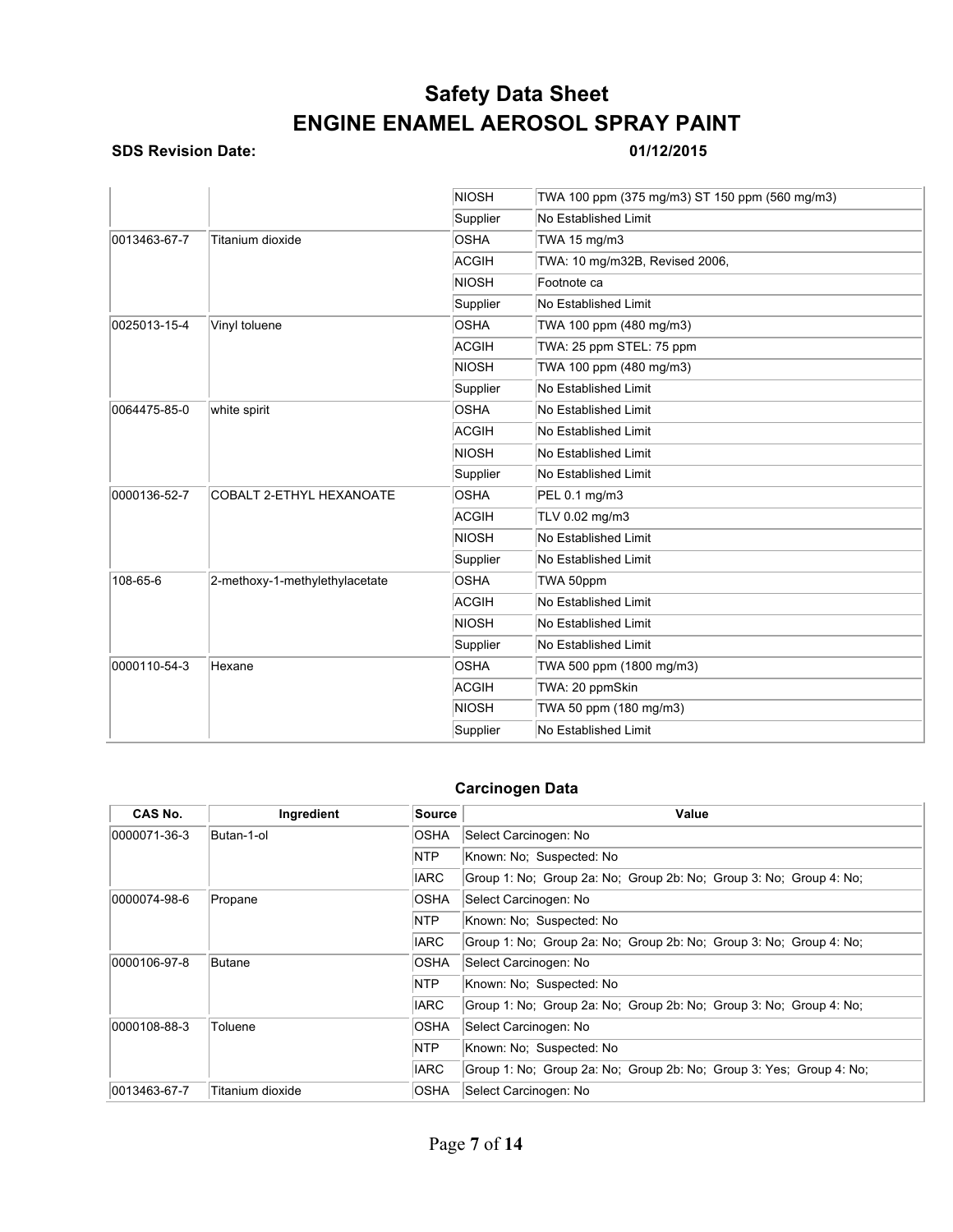### **SDS Revision Date: 01/12/2015**

|                               |                           | <b>NTP</b>  | Known: No: Suspected: No                                            |
|-------------------------------|---------------------------|-------------|---------------------------------------------------------------------|
|                               |                           | <b>IARC</b> | Group 1: No; Group 2a: No; Group 2b: Yes; Group 3: No; Group 4: No; |
| 0025013-15-4<br>Vinyl toluene |                           | <b>OSHA</b> | Select Carcinogen: No                                               |
|                               |                           | <b>NTP</b>  | Known: No; Suspected: No                                            |
|                               |                           | <b>IARC</b> | Group 1: No; Group 2a: No; Group 2b: No; Group 3: Yes; Group 4: No; |
| 0064475-85-0                  | white spirit              | <b>OSHA</b> | Select Carcinogen: No                                               |
|                               |                           | <b>NTP</b>  | Known: No: Suspected: No                                            |
|                               |                           | <b>IARC</b> | Group 1: No; Group 2a: No; Group 2b: No; Group 3: No; Group 4: No;  |
| 0000136-52-7                  | ICOBALT 2-ETHYL HEXANOATE | <b>OSHA</b> | Select Carcinogen: No                                               |
|                               |                           | NTP         | Known: No: Suspected: No                                            |
|                               |                           | <b>IARC</b> | Group 1: No; Group 2a: No; Group 2b: No; Group 3: No; Group 4: No;  |
| 0000110-54-3                  | Hexane                    | <b>OSHA</b> | Select Carcinogen: No                                               |
|                               |                           | NTP         | Known: No: Suspected: No                                            |
|                               |                           | <b>IARC</b> | Group 1: No; Group 2a: No; Group 2b: No; Group 3: No; Group 4: No;  |

| 8.2. Exposure controls      |                                                                                                                                                                                                                                                                                                                                                                                                                                                                   |
|-----------------------------|-------------------------------------------------------------------------------------------------------------------------------------------------------------------------------------------------------------------------------------------------------------------------------------------------------------------------------------------------------------------------------------------------------------------------------------------------------------------|
| <b>Respiratory</b>          | When spraying this material use a NIOSH approved cartridge respirator or gasmask<br>suitable to keep airborne mists and vapor concentration below threshold limit values. When<br>using in poorly ventilated and confined spaces, use a fresh air supplying respirator or a<br>self-contained breathing apparatus.                                                                                                                                                |
| Eyes                        | Wear approved, tight fitting safety glasses where splashing is probable.                                                                                                                                                                                                                                                                                                                                                                                          |
| <b>Skin</b>                 | Wear overalls to keep skin contact to a minimum.                                                                                                                                                                                                                                                                                                                                                                                                                  |
| <b>Engineering Controls</b> | Provide adequate ventilation. Where reasonably practicable this should be achieved by the<br>use of local exhaust ventilation and good general extraction. If these are not sufficient to<br>maintain concentrations of particulates and any vapor below occupational exposure limits<br>suitable respiratory protection must be worn.                                                                                                                            |
| <b>Other Work Practices</b> | Wear appropriate clothing to prevent reasonably probable skin contact. No specific hygiene<br>procedures noted, but good personal hygiene practices are always advisable, especially<br>when working with chemicals. Eye washes and safety showers in the workplace are<br>recommended. Use good personal hygiene practices. Wash hands before eating, drinking,<br>smoking or using toilet. Promptly remove soiled clothing and wash thoroughly before<br>reuse. |

See section 2 for further details. - [Prevention]:

# **9. Physical and chemical properties**

| Appearance                     | Aeroso |
|--------------------------------|--------|
| Odor                           | Strong |
| <b>Odor threshold</b>          | Not Me |
| рH                             | Not Me |
| Melting point / freezing point | Not Me |

Aerosol **Not Measured Not Measured Not Measured**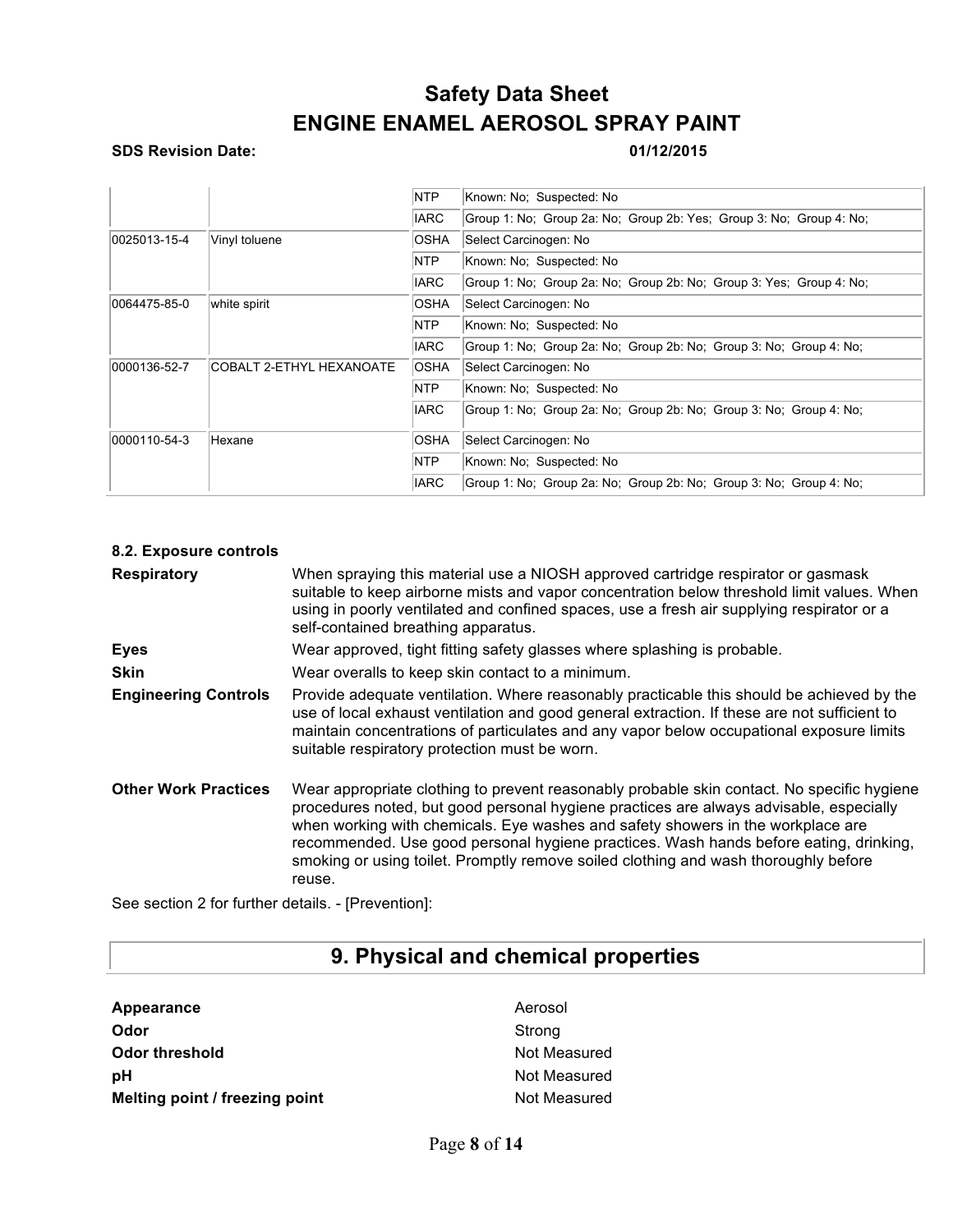### **SDS Revision Date: 01/12/2015**

| Initial boiling point and boiling range         | -44-390F                                   |
|-------------------------------------------------|--------------------------------------------|
| <b>Flash Point</b>                              |                                            |
|                                                 | $-156$ F ( $-104C$ )                       |
| <b>Evaporation rate (Ether = 1)</b>             | Faster than ether                          |
| <b>Flammability (solid, gas)</b>                | Gas                                        |
| Upper/lower flammability or explosive limits    | Lower Explosive Limit: Not Measured        |
|                                                 | <b>Upper Explosive Limit: Not Measured</b> |
| Vapor pressure (Pa)                             | $3.4 \text{ (mmHg)}$                       |
| <b>Vapor Density</b>                            | Heavier than air                           |
| <b>Specific Gravity</b>                         | $0.907$ (H <sub>2</sub> O=1)               |
| <b>Solubility in Water</b>                      | Insoluble                                  |
| Partition coefficient n-octanol/water (Log Kow) | Not Measured                               |
| <b>Auto-ignition temperature</b>                | Not Measured                               |
| Decomposition temperature                       | Not Measured                               |
| Viscosity (cSt)                                 | Not Measured                               |
| <b>Reactivity limit</b>                         | <b>NFP 1.40</b>                            |
| <b>Reactivity result</b>                        | 1.37                                       |
| 9.2. Other information                          |                                            |
| No other relevant information.                  |                                            |
|                                                 |                                            |
|                                                 |                                            |

## **10. Stability and reactivity**

### **10.1. Reactivity**

Hazardous Polymerization will not occur.

### **10.2. Chemical stability**

Stable under normal circumstances.

### **10.3. Possibility of hazardous reactions**

No data available.

### **10.4. Conditions to avoid**

Do not expose to heat or store at temperature above 120°F.

### **10.5. Incompatible materials**

Alkaline materials, strong acids and oxidizing materials.

### **10.6. Hazardous decomposition products**

May cause hazardous fumes when heated to decomposition. Fumes may contain carbon monoxide, carbon dioxide, oxides of nitrogen and oxides of metals listed in section II. Fumes may also contain oxides of nitrogen.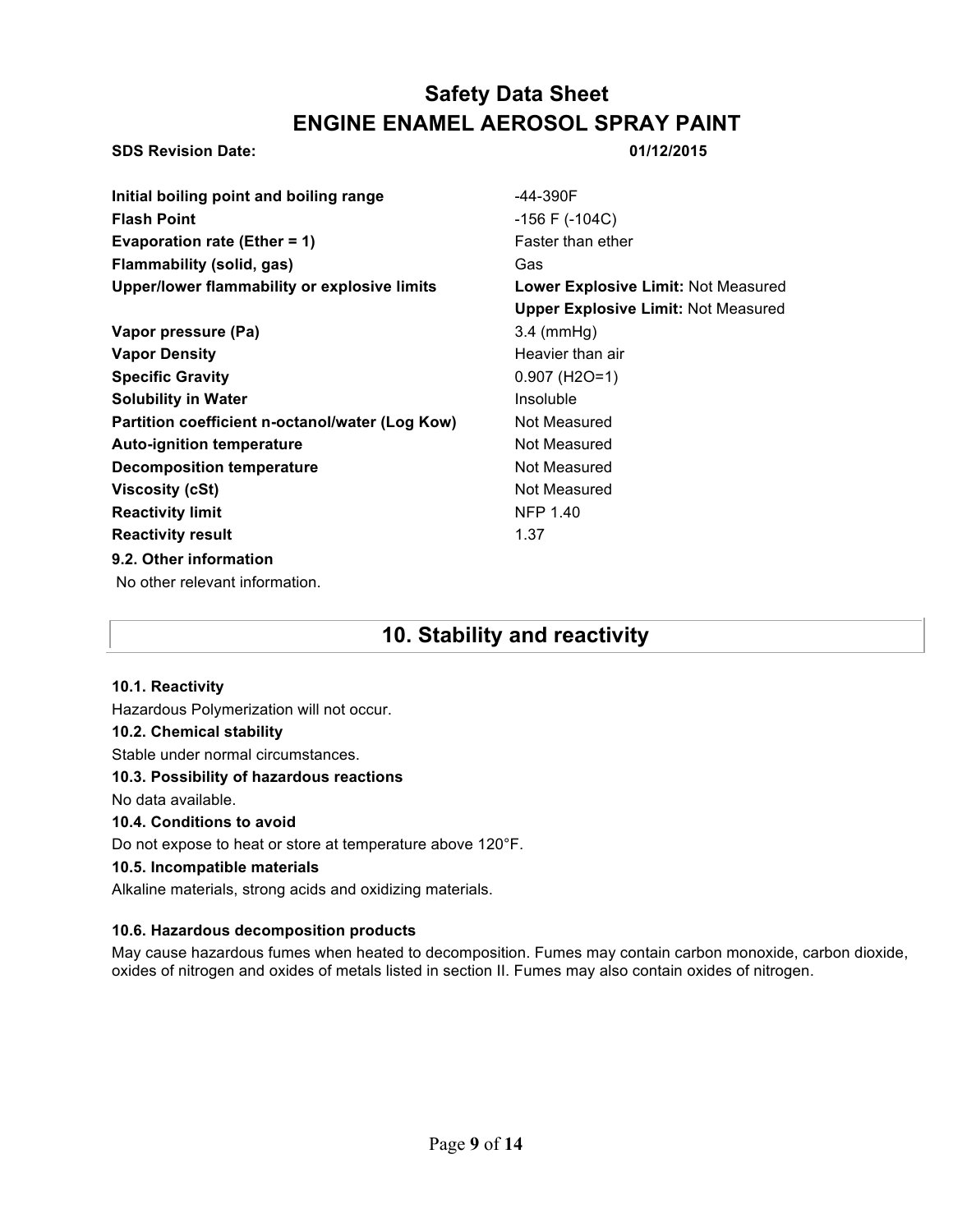### **SDS Revision Date: 01/12/2015**

### **11. Toxicological information**

### **Acute toxicity**

Exposure to solvent vapor concentrations from the component solvents in excess of the stated occupational exposure limits may result in adverse health effects such as mucous membrane and respiratory system irritation and adverse effects on the kidneys, liver and central nervous system. Symptoms include headache, nausea, dizziness, fatigue, muscular weakness, drowsiness and in extreme cases, loss of consciousness.

Repeated or prolonged contact with the preparation may cause removal of natural fat from the skin resulting in dryness, irritation and possible non-allergic contact dermatitis. Solvents may also be absorbed through the skin. Splashes of liquid in the eyes may cause irritation and soreness with possible reversible damage.

2-butoxyethanol and its acetate are readily absorbed through the skin and will cause harmful effects on the blood. Chronic Skin Painting studies with several solvents refined neutral oils did not produce evidence of skin cancer in mice.

| Ingredient                            | Oral LD50.<br>mg/kg                  | Skin LD50,<br>mg/kg                    | <b>Inhalation</b><br>Vapor LD50,<br>mg/L/4hr | <b>Inhalation</b><br>Dust/Mist LD50,<br>mg/L/4hr | Inhalation<br>Gas LD50,<br>ppm   |
|---------------------------------------|--------------------------------------|----------------------------------------|----------------------------------------------|--------------------------------------------------|----------------------------------|
| Toluene - (108-88-3)                  | 636.00, Rat -<br>Category: 4         | 8,400.00,<br>Rabbit -<br>Category: NA  | No data<br>available                         | No data<br>available                             | No data<br>available             |
| Vinyl toluene - (25013-15-4)          | 2,255.00, Rat -<br>Category: 5       | No data<br>available                   | No data<br>available                         | No data<br>available                             | No data<br>available             |
| Propane - (74-98-6)                   | No data<br>available                 | No data<br>available                   | 658.00. Rat -<br>Category: NA                | No data<br>available                             | No data<br>available             |
| Butane - (106-97-8)                   | No data<br>available                 | No data<br>available                   | 658.00, Rat -<br>Category: NA                | No data<br>available                             | No data<br>available             |
| Titanium dioxide - (13463-67-7)       | 10,000.00, Rat -<br>Category: NA     | 10,000.00,<br>Rabbit -<br>Category: NA | No data<br>available                         | 6.82, Rat -<br>Category: NA                      | No data<br>available             |
| white spirit - (64475-85-0)           | No data<br>available                 | No data<br>available                   | No data<br>available                         | No data<br>available                             | No data<br>available             |
| Butan-1-ol - (71-36-3)                | 2,292.00, Rat -<br>Category: 5       | 3.430.00.<br>Rabbit -<br>Category: 5   | No data<br>available                         | No data<br>available                             | 8,000.00, Rat -<br>Category: 4   |
| COBALT 2-ETHYL HEXANOATE - (136-52-7) | 1.220.00.<br>Rabbit -<br>Category: 4 | 5.000.00. Rat -<br>Category: 5         | No data<br>available                         | No data<br>available                             | No data<br>available             |
| 2-methoxy-1-methylethylacetate        | No data<br>available                 | No data<br>available                   | No data<br>available                         | No data<br>available                             | No data<br>available             |
| Hexane - (110-54-3)                   | 25,000.00, Rat -<br>Category: NA     | 3,000.00,<br>Rabbit -<br>Category: 5   | No data<br>available                         | No data<br>available                             | 48,000.00, Rat -<br>Category: NA |

Note: When no route specific LD50 data is available for an acute toxin, the converted acute toxicity point estimate was used in the calculation of the product's ATE (Acute Toxicity Estimate).

**Classification Category Hazard Description**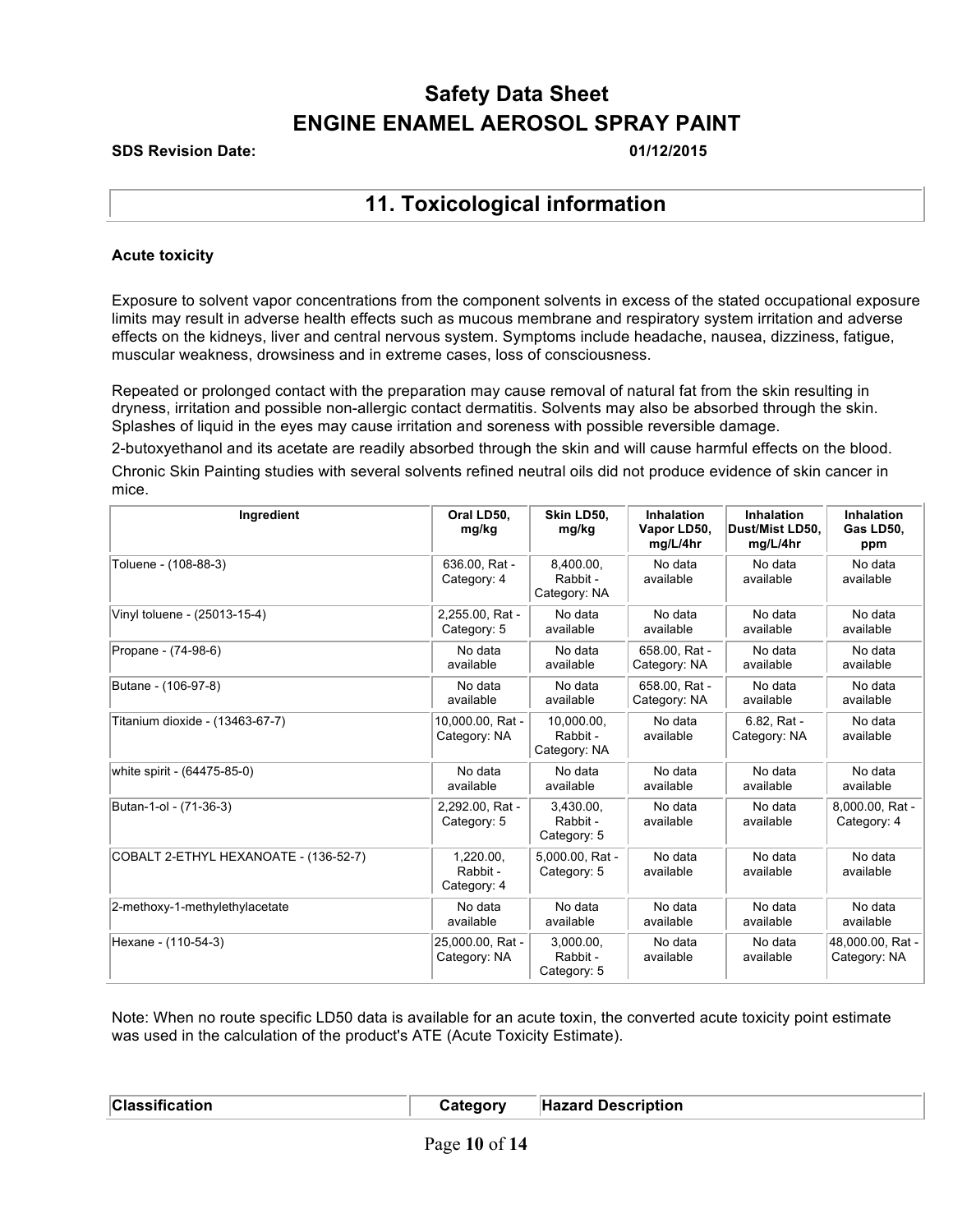### **SDS Revision Date: 01/12/2015**

| Acute toxicity (oral)         | 4              | Harmful if swallowed.                                                 |
|-------------------------------|----------------|-----------------------------------------------------------------------|
| Acute toxicity (dermal)       | ---            | Not Applicable                                                        |
| Acute toxicity (inhalation)   | ---            | Not Applicable                                                        |
| Skin corrosion/irritation     | 2              | Causes skin irritation.                                               |
| Serious eye damage/irritation | 2              | Causes serious eye irritation.                                        |
| Respiratory sensitization     |                | Not Applicable                                                        |
| Skin sensitization            |                | Not Applicable                                                        |
| Germ cell mutagenicity        |                | Not Applicable                                                        |
| Carcinogenicity               |                | Not Applicable                                                        |
| Reproductive toxicity         | 2              | Suspected of damaging the unborn child.                               |
| STOT-single exposure          | 3              | May cause drowsiness or dizziness.                                    |
| STOT-repeated exposure        | $\overline{2}$ | May cause damage to organs through prolonged or<br>repeated exposure. |
| Aspiration hazard             |                | Not Applicable                                                        |

## **12. Ecological information**

### **12.1. Toxicity**

### Product is toxic to aquatic life.

WATER ACCOMATED FRACTIONS (WAF) OF HIGHLY REFINED BASE OIL DID NOT PRODUCE ACUTE TOXICITY IN FISH (100-1000MG/L), FRESH WATER ALGAE (50MG/L) OR DAPHNIA 10000MG/L) IN 48-96 HOUR LCD STUDIES

### **Aquatic Ecotoxicity**

| Ingredient                            | 96 hr LC50 fish,<br>mg/l           | 48 hr EC50 crustacea,<br>mq/l | ErC50 algae,<br>mg/l                             |
|---------------------------------------|------------------------------------|-------------------------------|--------------------------------------------------|
| Toluene - (108-88-3)                  | 5.80, Oncorhynchus<br>mykiss       | 19.60, Daphnia magna          | Not Available                                    |
| Vinyl toluene - (25013-15-4)          | Not Available                      | Not Available                 | Not Available                                    |
| Propane - (74-98-6)                   | Not Available                      | Not Available                 | Not Available                                    |
| Butane - (106-97-8)                   | 6.00, Fish (Piscis)                | Not Available                 | Not Available                                    |
| Titanium dioxide - (13463-67-7)       | 1,000.00, Fundulus<br>heteroclitus | 5.50, Daphnia magna           | 5.83 (72 hr), Pseudokirchneriella<br>subcapitata |
| white spirit - (64475-85-0)           | Not Available                      | Not Available                 | Not Available                                    |
| Butan-1-ol - (71-36-3)                | 1,376.00, Pimephales<br>promelas   | 1,328.00, Daphnia<br>magna    | 500.00 (96 hr), Scenedesmus<br>subspicatus       |
| COBALT 2-ETHYL HEXANOATE - (136-52-7) | Not Available                      | Not Available                 | Not Available                                    |
| 2-methoxy-1-methylethylacetate        | Not Available                      | Not Available                 | Not Available                                    |
| Hexane - (110-54-3)                   | 2.50, Pimephales<br>promelas       | 3,878.00, Daphnia<br>magna    | Not Available                                    |

### **12.2. Persistence and degradability**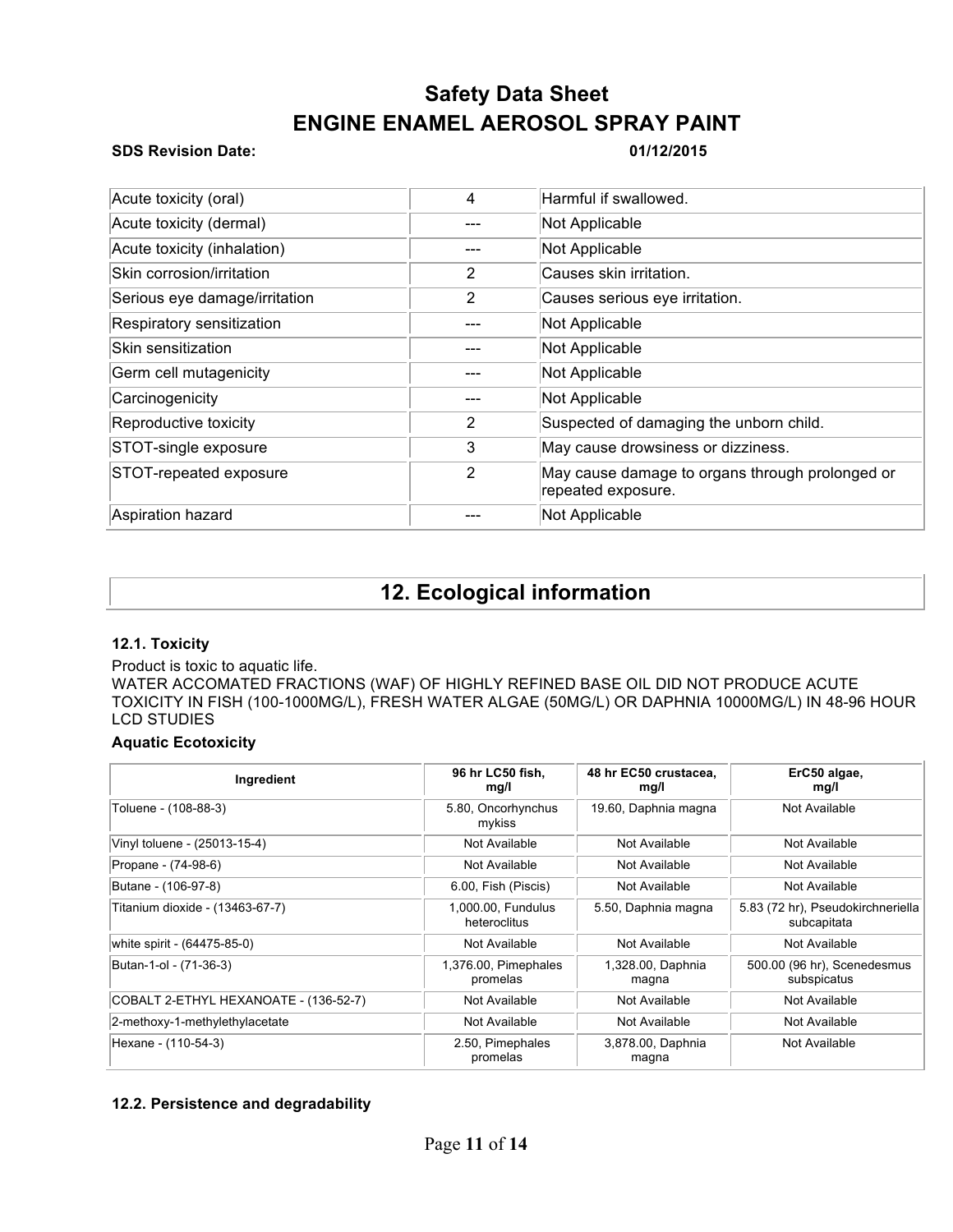### **SDS Revision Date: 01/12/2015**

There is no data available on the preparation itself.

**12.3. Bioaccumulative potential**

Not Measured

**12.4. Mobility in soil**

No data available.

### **12.5. Results of PBT and vPvB assessment**

This product contains no PBT/vPvB chemicals.

### **12.6. Other adverse effects**

No data available.

### **13. Disposal considerations**

**14. Transport information**

### **13.1. Waste treatment methods**

Observe all federal, state and local regulations when disposing of this substance.

|                                     | <b>DOT (Domestic Surface)</b><br>Transportation)      | IMO / IMDG (Ocean<br>Transportation)             | <b>ICAO/IATA</b>                |
|-------------------------------------|-------------------------------------------------------|--------------------------------------------------|---------------------------------|
| 14.1. UN number                     | ORM-D                                                 | <b>UN1950</b>                                    | UN1950                          |
| 14.2. UN proper<br>shipping name    | UN1950, Aerosols, Consumer<br>Commodity, 2.1, NA      | Aerosols, Consumer<br>Commodity                  | Aerosols, Consumer<br>Commodity |
| 14.3. Transport hazard<br>class(es) | <b>DOT Hazard Class: 2.1</b><br><b>DOT Label: 2.1</b> | IMDG: 2.1<br><b>Sub Class: Not</b><br>Applicable | Air Class: 2.1                  |
| 14.4. Packing group                 | Not Applicable                                        | Not Applicable                                   | Not Applicable                  |
| 14.5. Environmental hazards         |                                                       |                                                  |                                 |
| <b>IMDG</b>                         | Marine Pollutant: No                                  |                                                  |                                 |
| 14.6. Special precautions for user  |                                                       |                                                  |                                 |
|                                     | No further information                                |                                                  |                                 |

### **15. Regulatory information**

| <b>Regulatory Overview</b>                          | The regulatory data in Section 15 is not intended to be all-inclusive, only selected<br>regulations are represented. |
|-----------------------------------------------------|----------------------------------------------------------------------------------------------------------------------|
| <b>Toxic Substance</b><br><b>Control Act (TSCA)</b> | All components of this material are either listed or exempt from listing on the TSCA<br>Inventory.                   |
| <b>WHMIS Classification</b>                         | A D <sub>2</sub> A                                                                                                   |
| <b>US EPA Tier II Hazards</b>                       | <b>Fire: Yes</b>                                                                                                     |

**Sudden Release of Pressure:** Yes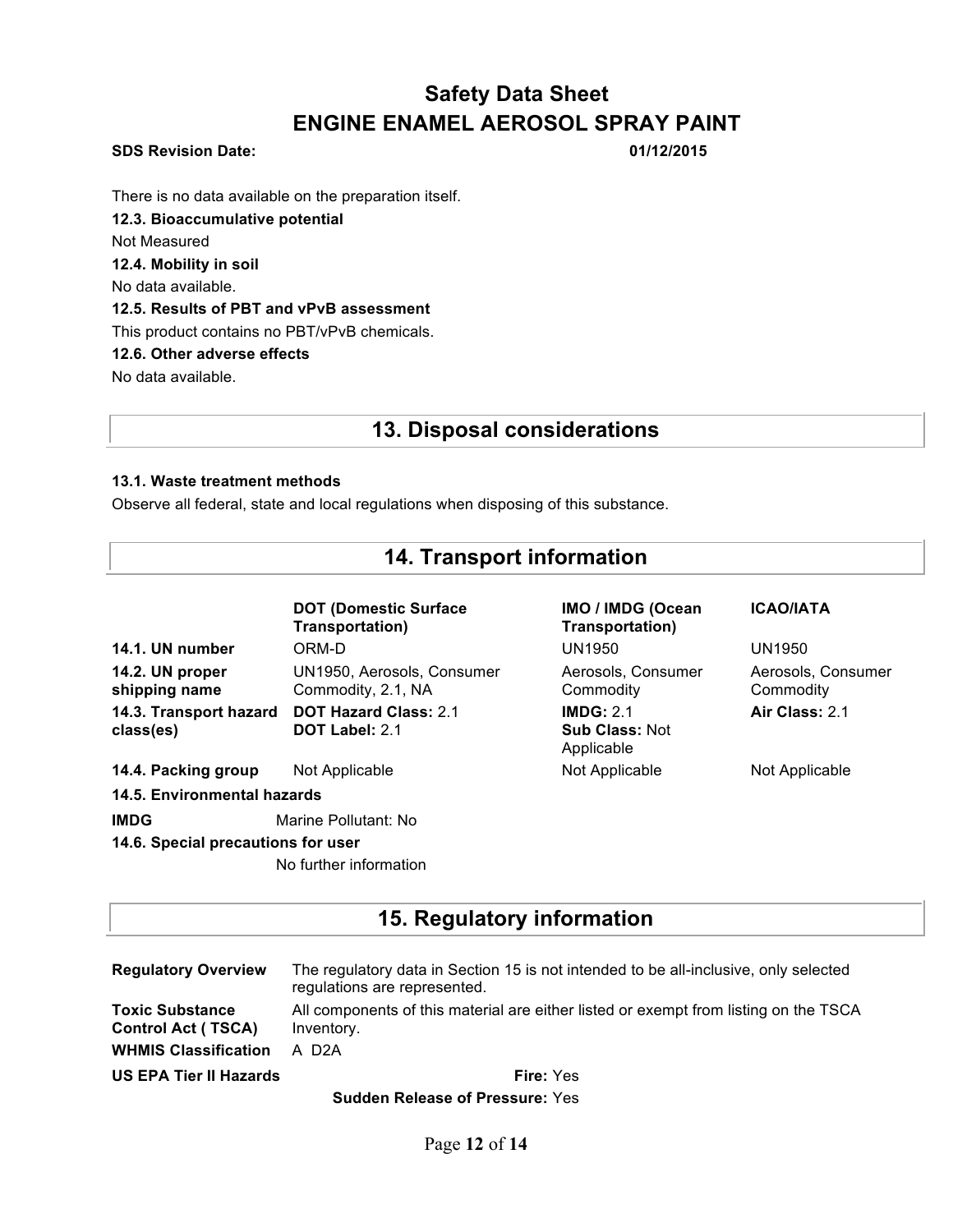**SDS Revision Date: 01/12/2015**

**Reactive:** No **Immediate (Acute):** Yes **Delayed (Chronic):** Yes

### **EPCRA 311/312 Chemicals and RQs (lbs):**

Butan-1-ol ( 5,000.00) Toluene ( 1,000.00) Hexane ( 5,000.00)

### **EPCRA 302 Extremely Hazardous :**

To the best of our knowledge, there are no chemicals at levels which require reporting under this statute.

### **EPCRA 313 Toxic Chemicals:**

 Butan-1-ol **Toluene** COBALT 2-ETHYL HEXANOATE Cobalt propionate Hexane

### **Proposition 65 - Carcinogens (>0.0%):**

To the best of our knowledge, there are no chemicals at levels which require reporting under this statute.

### **Proposition 65 - Developmental Toxins (>0.0%):**

**Toluene** 

### **Proposition 65 - Female Repro Toxins (>0.0%):**

To the best of our knowledge, there are no chemicals at levels which require reporting under this statute.

### **Proposition 65 - Male Repro Toxins (>0.0%):**

To the best of our knowledge, there are no chemicals at levels which require reporting under this statute.

### **N.J. RTK Substances (>1%):**

Butan-1-ol

Butane

Hexane

Propane

Titanium dioxide

**Toluene** 

Vinyl toluene

white spirit

### **Penn RTK Substances (>1%):**

Butan-1-ol

Butane

Propane

Titanium dioxide